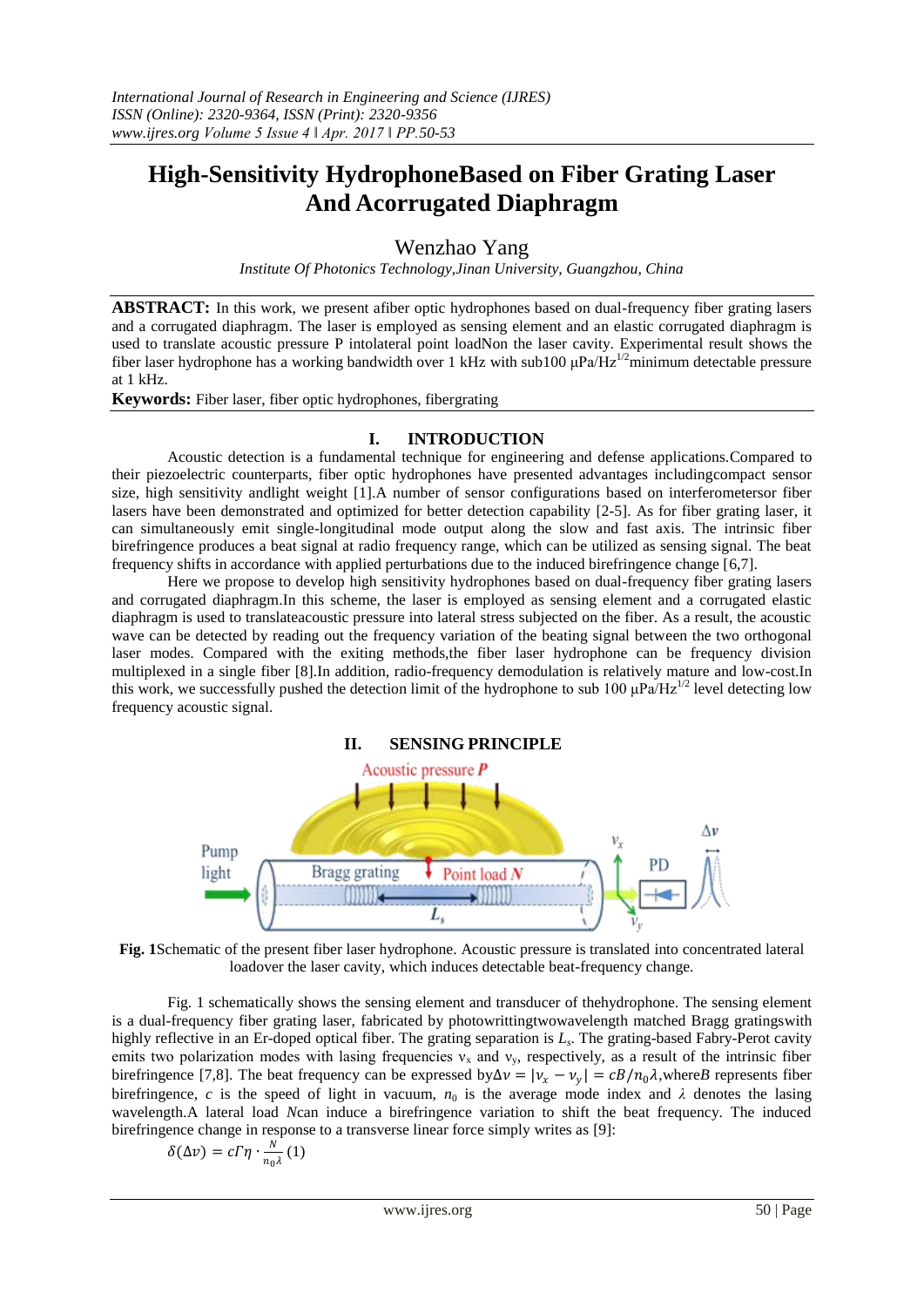where  $c\Gamma/n_0\lambda \approx 10$  GHz/(N/mm) represents a coefficient associated with the elastic properties of silica glass[10] and *η*is the normalized intensity linear density [9].The radio-frequency beat signal can be demodulated I/Q data processing method, which has been widely used in software-defined radio systems.

A bare fiber laser can hardly respond to low frequency acoustic waves due to the circular symmetry of the fiber. An elastic corrugated diaphragm, which has been applied as a basic elastic element in engineering applications, is employed for the translation of acoustic pressure into optical response. The diaphragm is characterized by radius *r*, corrugation depth *H*, and the diaphragm thickness *h*. With the assumption of small deflection,for anedge-clamped diaphragm, the relation between the deflection at the rigid center and the amplitude of the applied pressure  $p$  can be simply expressed by [11]:

$$
y(P) = P \frac{r^4}{A E h^3}(2)
$$

where  $A = 2(3 + q)(1 + q)/[3(1 - \mu^2/q^2)]$ , *E* and  $\mu$  represent Young's modulus and Poisson's ratio of the metal, respectively.*q*is a shape factor defined as  $q^2 = 1 + 1.5(H^2/h^2)$  [11]. For anedge-clamped diaphragm, a concentrated load*N*normally applied at the rigid center can induce adeflection [11], which can be written as:

$$
y(N) = N \frac{r^2}{A' \pi E h^3}, \quad (3)
$$

where $A' = (1 + q)^2/[3(1 - \mu^2/q^2)]$ . As shown in Fig. 1, the fiber laser is beneath the diaphragm and in pointcontact with the rigid center of the diaphragm. The deflection at the rigid center for such a centersupported diaphragm can be considered nearly zero, due to the reacting force which should equals *N*. As a result, the acoustic pressure *P* is translated to a point load*N* onto the laser cavity, yielding an optical response in terms of beat-frequency variation.Combining Eqs. (2) with (3), we can assume the deflection induced by a uniform pressure *P*be equivalent to the effect of a concentratedpoint load*N*at the rigid center, which can be expressed as: (4)

 $N = P \cdot A_e$ 

where  $A_e = \pi r^2 (1 + q)/(2(3 + q))$  denotes the effective area of corrugated diaphragm and affect the transduction efficiency between *P* and *N*.Eqs. (1) and (4) denotes the sensing principle of the hydrophone.

#### **III. SIMULATION ANALYSIS**

We numerically calculated 10 Pa static pressure induced deformation of the corrugated diaphragm with finite-element-method software. Fig. 2 shows radial profile of its deformations, zeroradiusdenotes the rigid center of the diaphragm. As shown in Fig. 2(a), the deflection at its rigid center has a maximum deflectionfor the edge-clamped and center-free diaphragm. Fig. 2(b)showsthe edge-clamped/center-supported one exhibits zero deflection as a result of the reacting force from the fiber, which is consistent with the present hydrophone.



**Fig. 2**Radial profile of FEM calculated deformations of **(a)**an edge-clamped and **(b)** an edge-clamped/center-supportedelastic corrugated diaphragms in response to 10 Pastaticpressure.

## **IV. EXPERIMENT**

Fig. 3 shows experiment devices and the acoustic detection system. The fiber laser is pumped with a 980 nm laser diode via a wavelength-division multiplexer (WDM). The diaphragm and the fiber laser are encapsulated into the transducer structure as the hydrophone. A waterproof speaker (UWS-045, KHZ Corporation)is placed at the bottom of a water tank as an acoustic source.The amplitude and frequency of the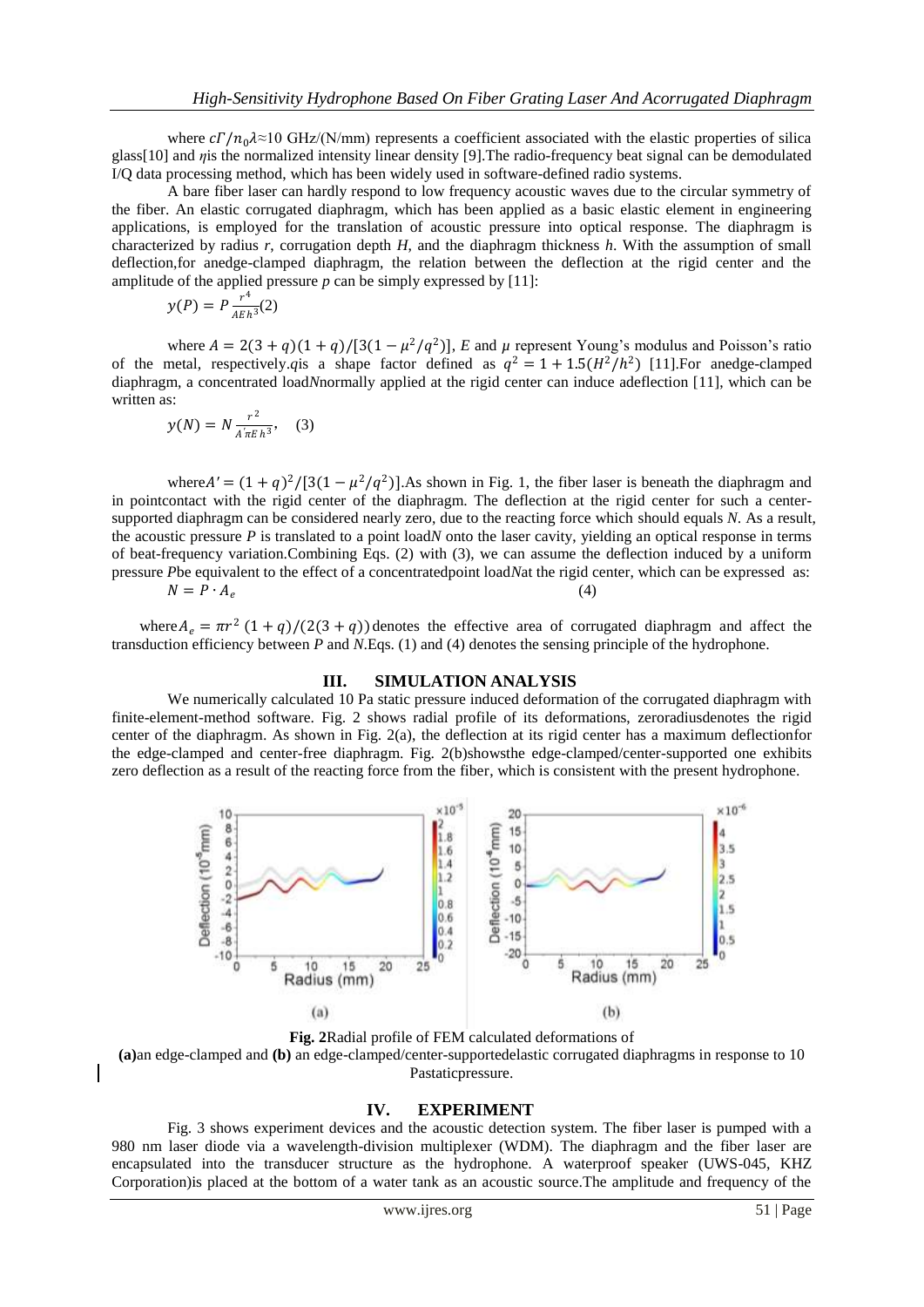acoustic wave can be adjusted by a digital signal generator.The amplitude and frequency of the acoustic wave can be adjusted. A commercial hydrophone (8104, Brüel&Kjær) with a voltage sensitivity 10 mV/Pa is used for calibration. The beat-frequency variation is measured by use of a vector signal analyzer (MS2692A, Anritsu).



**Fig. 3**Schematic of underwater acoustic detection system with the fiber grating laser hydrophone. WDM: Wavelength-division multiplexer. ISO: Optical isolator; PD: Photodetector; PC: Polarization controller; VSA: Vector signal analyzer.

Fig. 4(a) shows measured amplitudes of acoustically induced beat-frequency variations as a function of applied acoustic pressure. The applied acoustic wave has a frequency of 800 Hz. Theamplitudeschanges in proportion with applied acoustic pressure. The slope of the linear fittingreflectssensitivity, which is estimated to 181 kHz/Pa. Fig. 4(b) shows the detected output sinusoidal waveforms for acoustic signal of 800 Hz, 25 Pa.



**Fig. 4(a)** Measured beat-frequency variations as a function of applied acoustic pressure at 800 Hz. **(b)** Output waveforms of the fiber laser hydrophones at 800 Hz, 25 Pa.**(c)**Measured frequency responses of fiber laser hydrophones with 3 mm cavity length.**(d)**Measured frequency noise spectra of fiber lasers with *L<sup>s</sup>* = 3 mm. The noise level is characterized with a parameter *C* are about  $2 \times 10^5$ .

As shown in Fig. 4(c),there are two peaks on the frequency response curve at about 410 Hz and 1310 Hz, respectively. The peak at 410 Hz is obviously much lower than another one, it probably come from resonance of other objects in our experiment.The resonant frequency of the transducer should be1310 Hz, determined by the elastic property of the corrugated diaphragm. The average beat-frequency sensitivity *Sb*over the working bandwidth from 110 to 1210 Hz is 186 kHz/Pa. Fig. 4(d)shows the measured noise spectra for